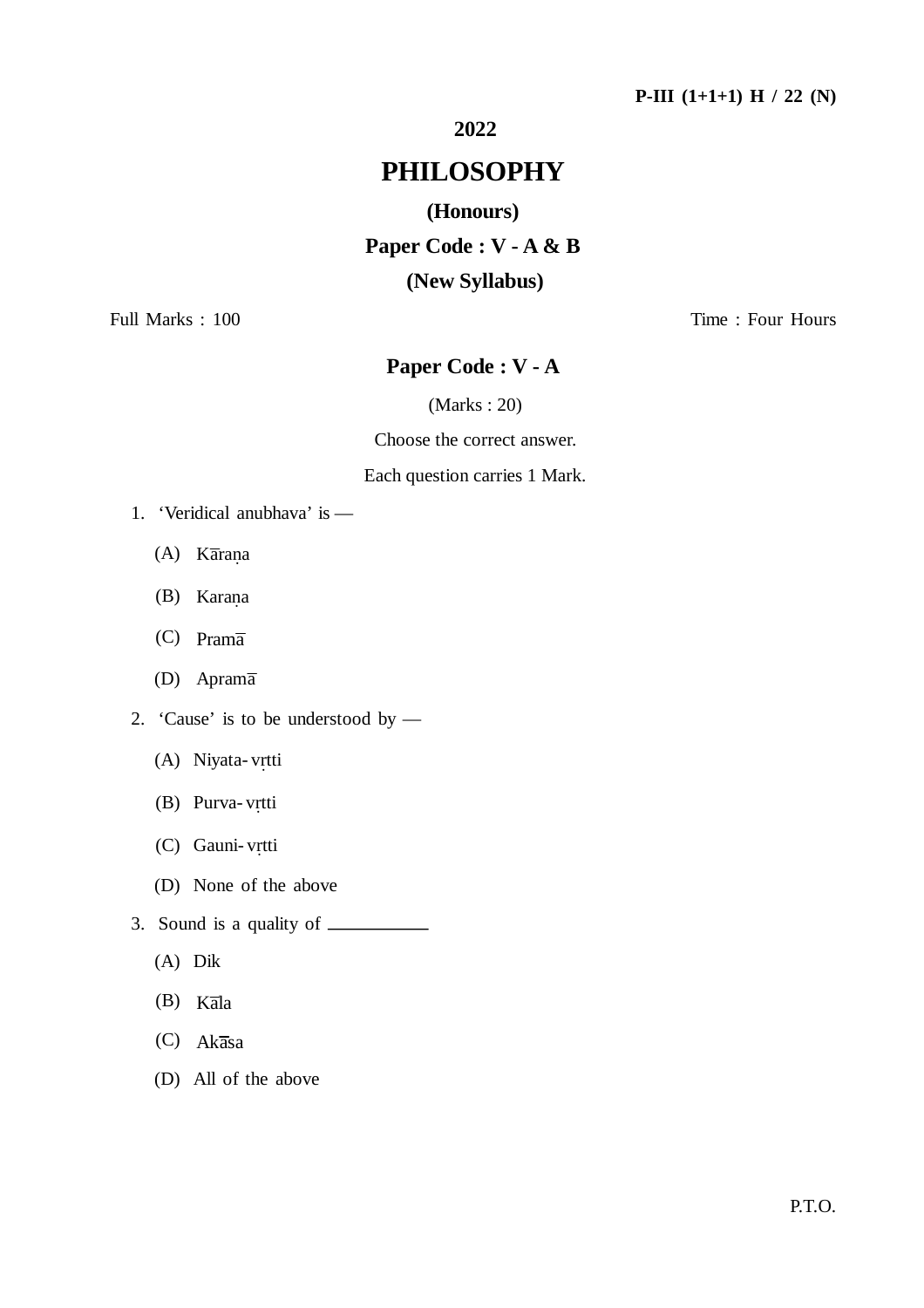# $(2)$

- 4. 'Nirvikalpaka Pratyaksa' has usually been translated to .
	- (A) Determinate perception
	- (B) Meaningful perception
	- (C) Indeterminate perception
	- (D) All of the above

5. 'A cow has horns because it is animal — in this example' here 'cow' is .

- (A) Sadhya
- (B) Paksa  $\tilde{\cdot}$
- (C) Hetu
- (D) None of these
- 6. How many types of cognitions (buddhi) are there ?
	- (A) Two
	- (B) Three
	- (C) Four
	- (D) Five

7. The uncommon condition of anumiti is

- (A) Pratyaksa  $\tilde{\cdot}$
- $(B)$  Anuman
- (C) Sabda
- (D) Upamana
- 8.  $Vy\overline{\textrm{añjana}}$  is of \_\_\_\_\_\_\_\_\_\_\_\_ kinds.
	- (A) Two
	- (B) Three
	- (C) Four
	- (D) Five

9. Fill in the blanks Vyaptivistista  $\tilde{.}$ - paksa  $\tilde{\cdot}$  $-$  dharmat $\overline{a}$  jñ $\overline{a}$ nam

- (A) Anumiti
- (B) Anuman
- $(C)$  Par $\overline{a}$ mars<sup>'</sup>a
- (D) None of these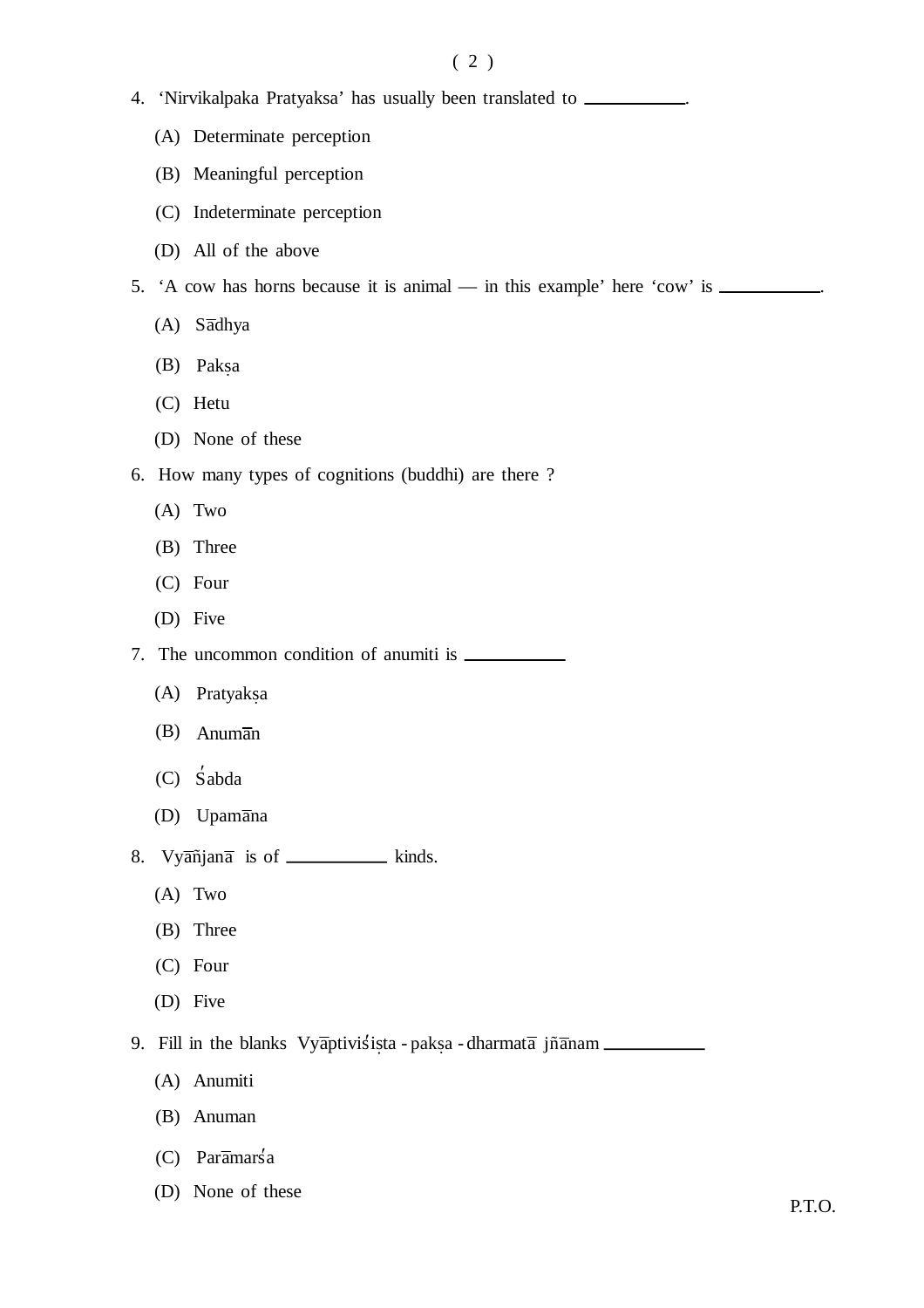- 10. 'Where there is smoke, there is fire.' such a rule (niyama) of concomitance (sahacarya) is
	- (A) Hetu
	- (B) Sadhya
	- (C) Paksa  $\tilde{\cdot}$
	- (D) Vyapti

11. 'The absense of colour in the air.' — It is the example of \_\_\_\_\_\_\_\_\_\_

- (A) Dhvamsabhava
- (B) Anonyabhava
- (C) Pragabhava
- (D) Atyantabhava

12. Annambhatta tta admitted  $\overline{ak}\overline{a}$ mks $\overline{a}$ , yogyot $\overline{a}$  and **for sabdo-bodha** .

- (A) Samskara
- (B) Sannikarsa
- (C) Sannidhi
- (D) Samyoga

13. A consciousness other than memory is

- $(A)$  Prama
- (B) Aprama
- (C) Prameya
- (D) Anubhava
- 14. How many kinds of 'veridical anubhava' are there ?
	- (A) Three
	- (B) Four
	- (C) Five
	- (D) Six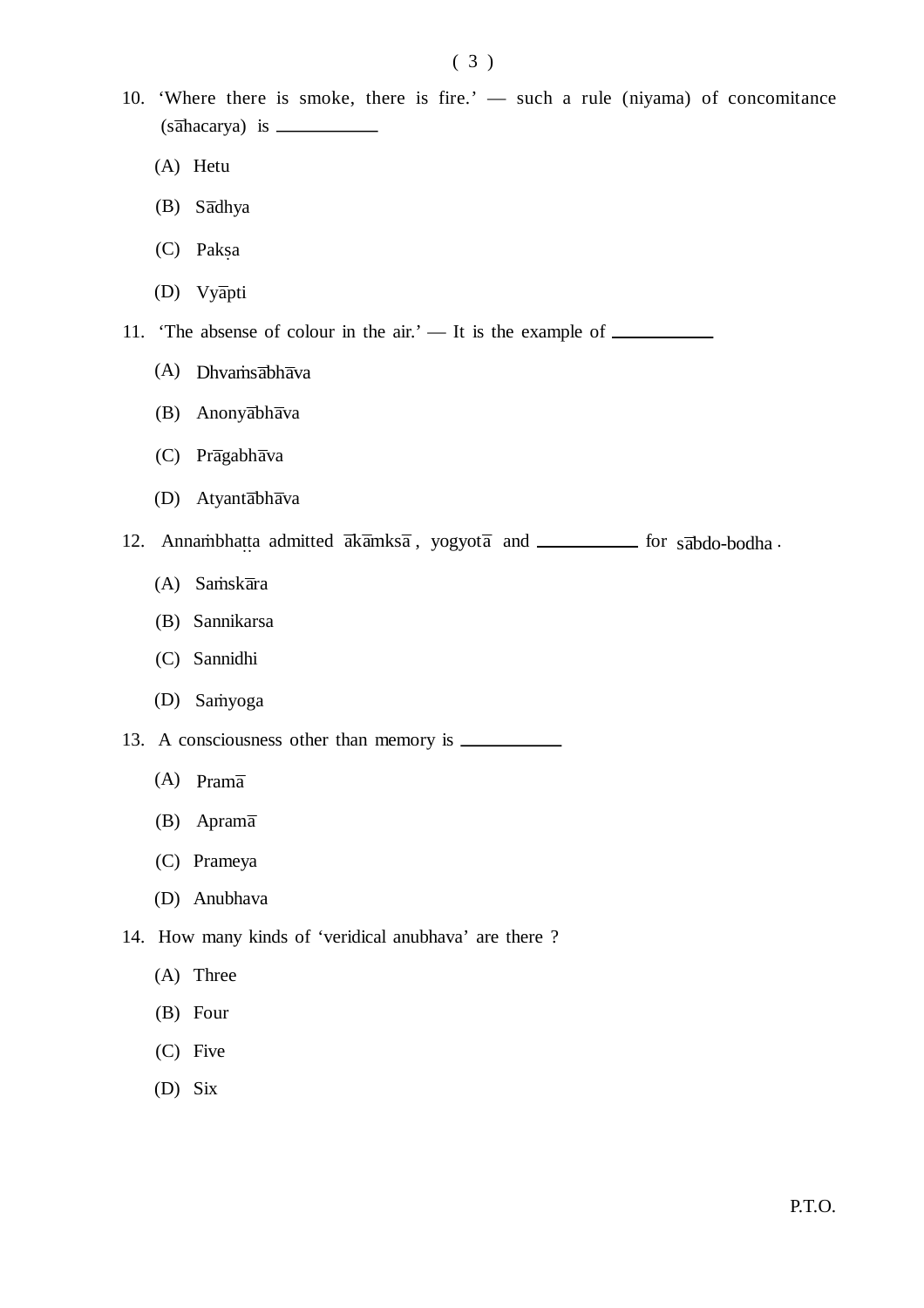- 15. ' Visesya-visesans  $\ddot{\cdot}$ -sambandha-navagahi jñanam' is the definition of
	- (A) Nirvikalpaka jñana Ĭ
	- (B) Savikalpaka- jñana Ï
	- $(C)$  Pratyabhijñ $\overline{a}$
	- (D) None of the above
- 16. The Asiddha-hetu is of \_\_\_\_\_\_\_\_\_\_\_\_\_ kinds.
	- (A) Two
	- (B) Three
	- (C) Four
	- (D) Five
- 17. 'Sugar is saline, because it is a product' is the example of
	- (A) Viruddha- hetvabhasa  $\tilde{\cdot}$
	- (B) Satpratipaksa  $\tilde{\cdot}$ - hetv<del>abhasa</del>  $\tilde{.}$
	- (C) A-siddha- hetvabhasa  $\tilde{\cdot}$
	- (D) Badhita hetvabhasa  $\tilde{\cdot}$

18. The internal perception of cognitive state is called

- (A) Paramarsa
- $(B)$  Anuvyavasaya
- (C) Vyapti
- (D) None of the above
- 19. How many types of 'Laksana  $\ddot{\phantom{a}}$ ' are listed by Annambhatta ..........<br>... in Tarkasamgraha Dipika ?
	- (A) Five
	- (B) Four
	- (C) Three
	- (D) Two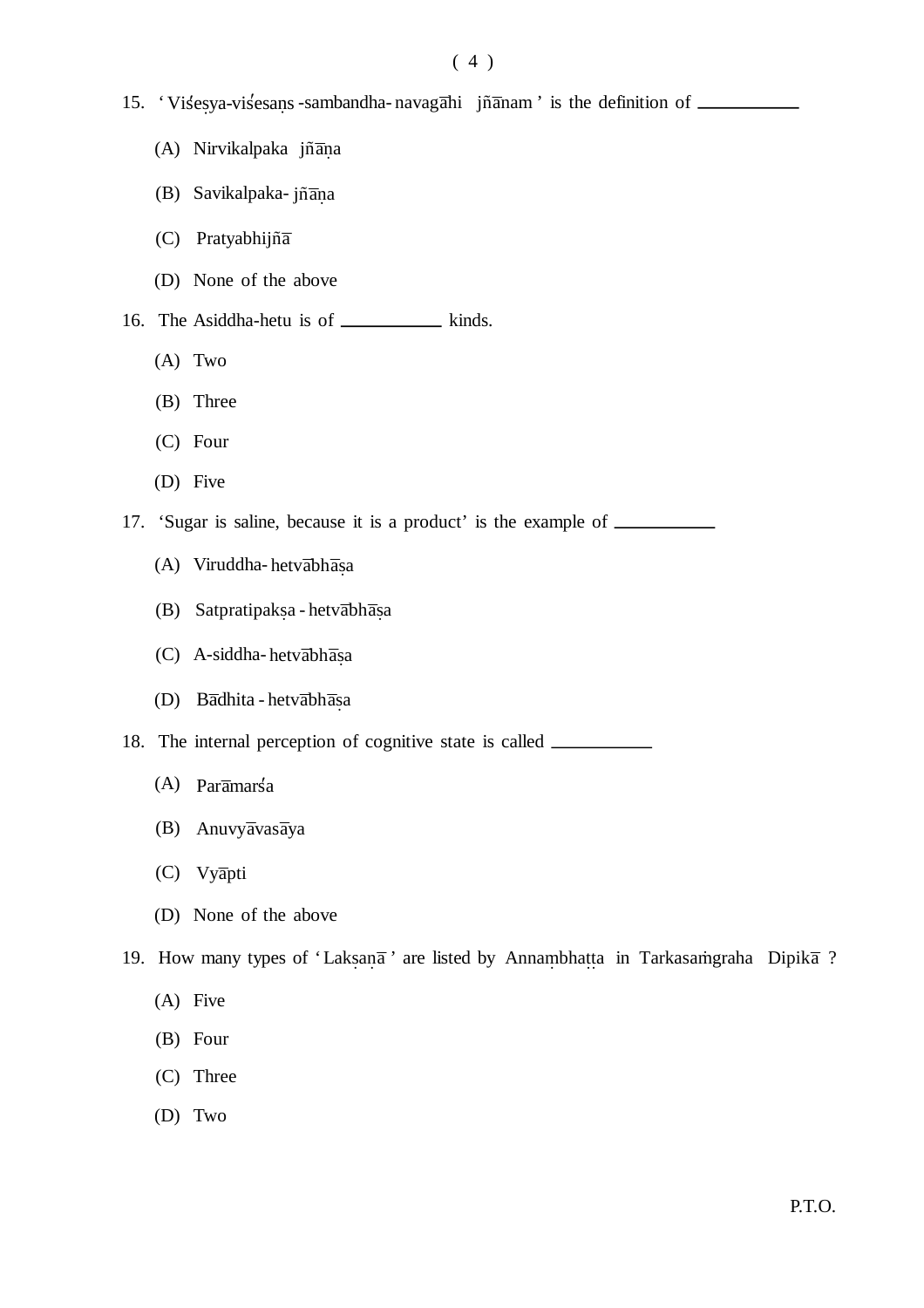————————

- 20. Inferencefor one's own self is called
	- $(A)$  Svarthanumana
	- (B) Pararthanumana
	- (C) only anumana
	- (D) None of the above